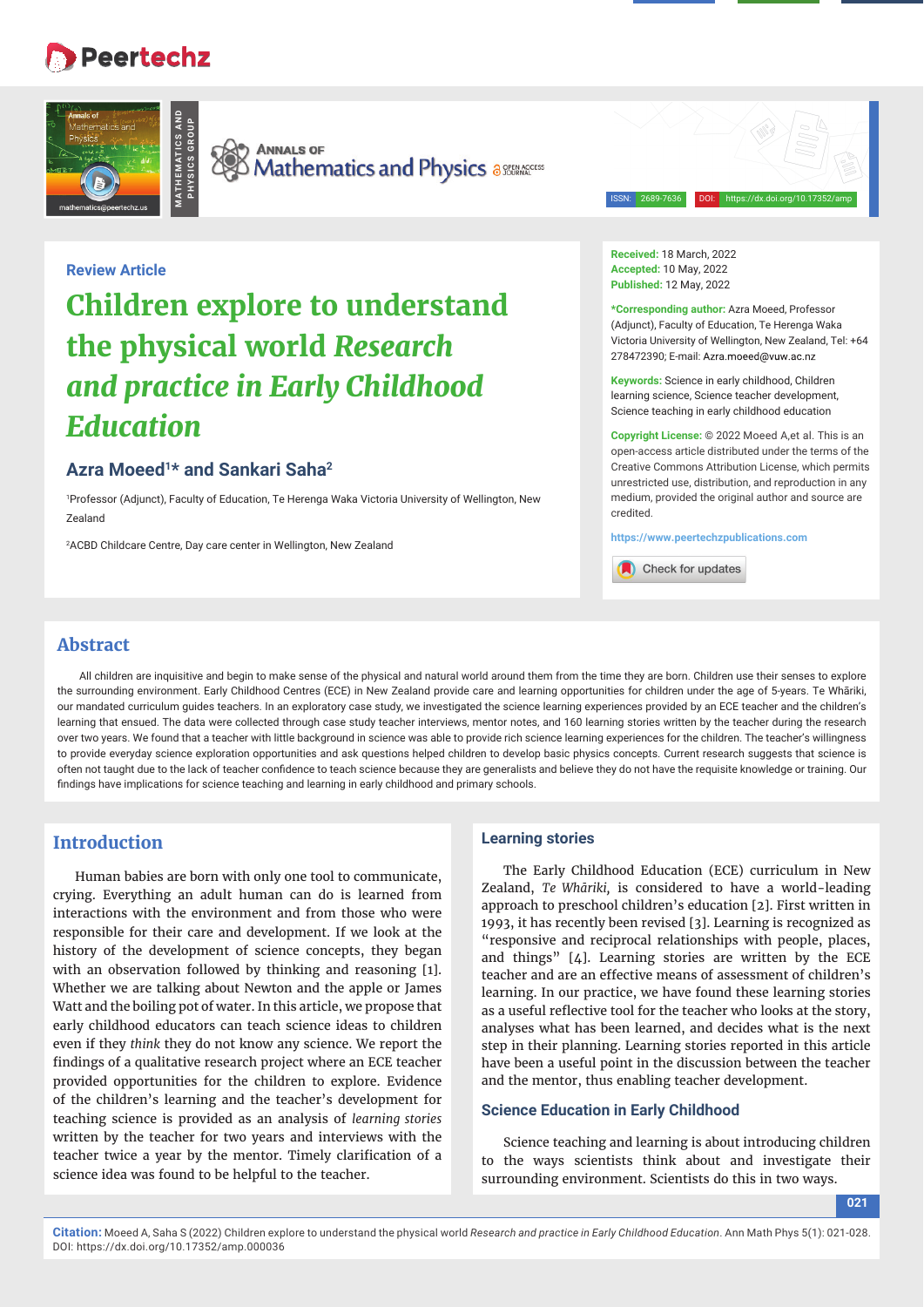- 1. They explore and confirm ideas about the environment we live in through investigation and exploration.
- 2. They form hypotheses or "working theories" to make sense of the environment and identify these as scientific knowledge [3].

Science education in early childhood needs to not only focus on science phenomena but lift its sights to teach what science is and how scientific knowledge is created. Recent research by Hansson, Leden, and Thulin (2021) argued that science education in ECE ought to prioritize teaching about the Nature of Science (NOS). This agrees with the *New Zealand Curriculum* [3] for compulsory years of education up to the age of 18. The school curriculum gives primacy to NOS and places it as an overarching strand, above the contextual strands of physical, material, and living worlds and planet Earth and beyond. Our considered view is that learning about the nature of science ought to begin in early childhood.

Young children are curious and when they are asked to do something, for example, wash their hands, or another request, their most common question is Why? Teachers can create learning environments where teachers can explain *why the request is to be acted upon.* Children know why is an important word and use it very often. By providing interesting activities the teacher can entice them to explore and help them to take a closer look. For example, getting them to gently hit a drum, then hit it harder and asking when the sound is louder and why? This is a useful approach for getting children to come up with working theories during their exploration of the natural world. This is a goal of the Early childhood curriculum *Te Whāriki* [3]. The curriculum has five strands that together focus on the holistic development of children in their early years. These are:

- Wellbeing
- **Belonging**
- Communication
- **Contribution**
- **Exploration**

Central to this research is the Exploration strand. Table 1 sets out the goals and intended learning outcomes of the exploration strand.

## **Teacher confidence and knowledge**

Poor teacher content knowledge has been attributed to students having few experiences of science in early life, particularly in primary schools [5]. What knowledge teachers draw upon has been well researched as Shulman [6] proposed pedagogical content knowledge [PCK] which he defined as "that special amalgam of content and pedagogy that is uniquely the province of teachers, their special form of professional understanding" (p. 8). This refers to the teaching approaches teachers know would be the most appropriate for what they are going to teach. For example, using practical work to illustrate a phenomenon such as potential energy change to kinetic energy.

| Table 1: The Exploration strand of Te Whāriki.                                                                  |                                                                                               |
|-----------------------------------------------------------------------------------------------------------------|-----------------------------------------------------------------------------------------------|
| Goals                                                                                                           | <b>Intended Learning Outcomes</b>                                                             |
| Children experience an environment<br>where:                                                                    | Over time and with quidance and<br>encouragement, children become<br>increasingly capable of: |
| » Their play is valued as meaningful<br>learning and the importance of<br>spontaneous play is recognized        | » Playing, imagining, inventing, and<br>experimenting                                         |
| »They learn strategies for active<br>exploration, thinking, and<br>reasoning                                    | »Using a range of strategies<br>for reasoning and problem<br>solving                          |
| » They develop working theories for<br>making sense of the natural.<br>social, physical, and material<br>worlds | » Making sense of their worlds<br>by generating and refining<br>working theories              |

Teacher beliefs are a related area identified as having a strong influence on teachers' classroom practice  $[5,7,8]$ . Anderson [5]reported that teacher beliefs about the purpose of science have a strong influence on the teachers' observed practices. She also found that teacher beliefs influenced the subject matter knowledge (SMK) and PCK primary school teachers developed. We wondered if this was the same for ECE teachers. Research in New Zealand primary and secondary schools has shown that when teachers are explicit in modeling, identifying, and describing scientific behaviors, students begin to adopt them for themselves and associate them with science  $[9]$ .

This led us to investigate in the research reported here the overall research question and related three sub-questions.

## **What learning experiences can an ECE teacher provide that help children develop basic science ideas?**

#### **Sub-questions:**

- *1. How can a teacher develop science knowledge as they explore alongside children?*
- *2. What role does a supportive mentor have in developing teacher practice?*
- *3. What did the children learn from the exploration opportunities provided?*

## **Methodology**

This qualitative research was conducted in an ECE center in a large town in New Zealand. The center provided care and learning for between 20 and 25 children under the age of five. The teacher conducted the science learning activities with the children and documented her planning, presentation, and evidence of children's learning through regular writing and sharing the learning stories with the children's families through a digital platform accessed by parents who could read these and write comments if they wanted to do so.

The stories that we have selected are from a collection of just over 160 stories written by the teacher during this research project. The learning stories were written by the participating teacher focussing on the child's physical, social, emotional, and cognitive development as well as the development of

**022**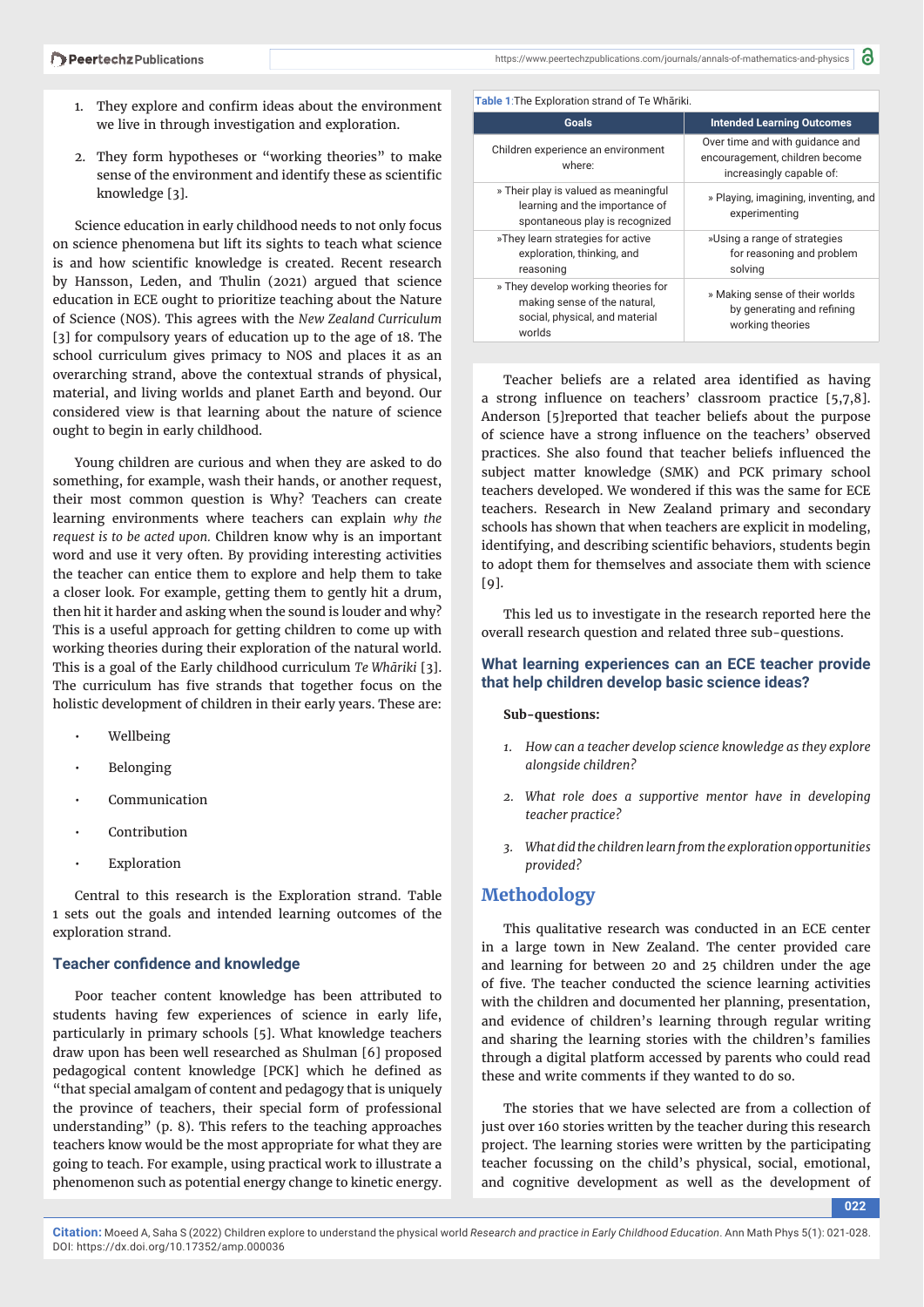their literacy, numeracy, and communication skills. Over time, the teacher gained confidence and increasingly provided opportunities for the children to explore observe, think, and share their developing theories about how things work.

The qualitative interview data are typically analyzed through an inductive approach which is aimed to identify categories [10]. The purpose of our research was to determine the complexity of science activities over time and make sense of the teacher's role in children's learning. The conventional inductive approach to qualitative data analysis was not fit for the purpose. [11,12] proposed the notion of deductive qualitative analysis. According to Gilgun [12], a deductive qualitative analysis begins with a conceptual model that is used as a screen placed over the data to 'compare the patterns of the conceptual model with the patterns of the findings '. We analyzed the data using the research-informed curriculum framework. Using the *Te Whāriki* framework, over time and with guidance and encouragement, children become increasingly capable:

- Playing, imagining, inventing, and experimenting
- Using a range of strategies for reasoning and problem solving
- Making sense of their worlds by generating and refining working theories

*(Ministry of Education )* 

#### **Analysis of a learning story**

First, the 160 learning stories written during this time were read and reread to identify the focus of each story. This was needed because learning in most stories was multifarious and could be linked to several strands. An example of this is presented in Figure 1. The complete framework can be accessed from https://tewhariki.tki.org.nz/en/teaching-strategiesand-resources/exploration/

This learning conversation shows that the initial exploration got Martin interested in the snail. He wanted to learn more and share his learning. It shows that his interest continued beyond the exploration, and he found and brought along a snail to the center, which led to further learning. Martin used his reasoning when he returned the snail to the letterbox where he got it from and explained later why the snail was not in the letterbox. Exploration provides a learning opportunity for all the children. For some children, it gets them interested in wanting to learn more. It also helps children to be thoughtful of the little animals and learn to care for them. Martin has been investigating snails and using reasoning to offer explanations. This story provides evidence of cognitive and social development and focuses on the exploration strand. However, it also shows teachers' and child's contributions to learning. Above all these show, Martin's excellent communication skills, social skills, and ability to hold an adult conversation.

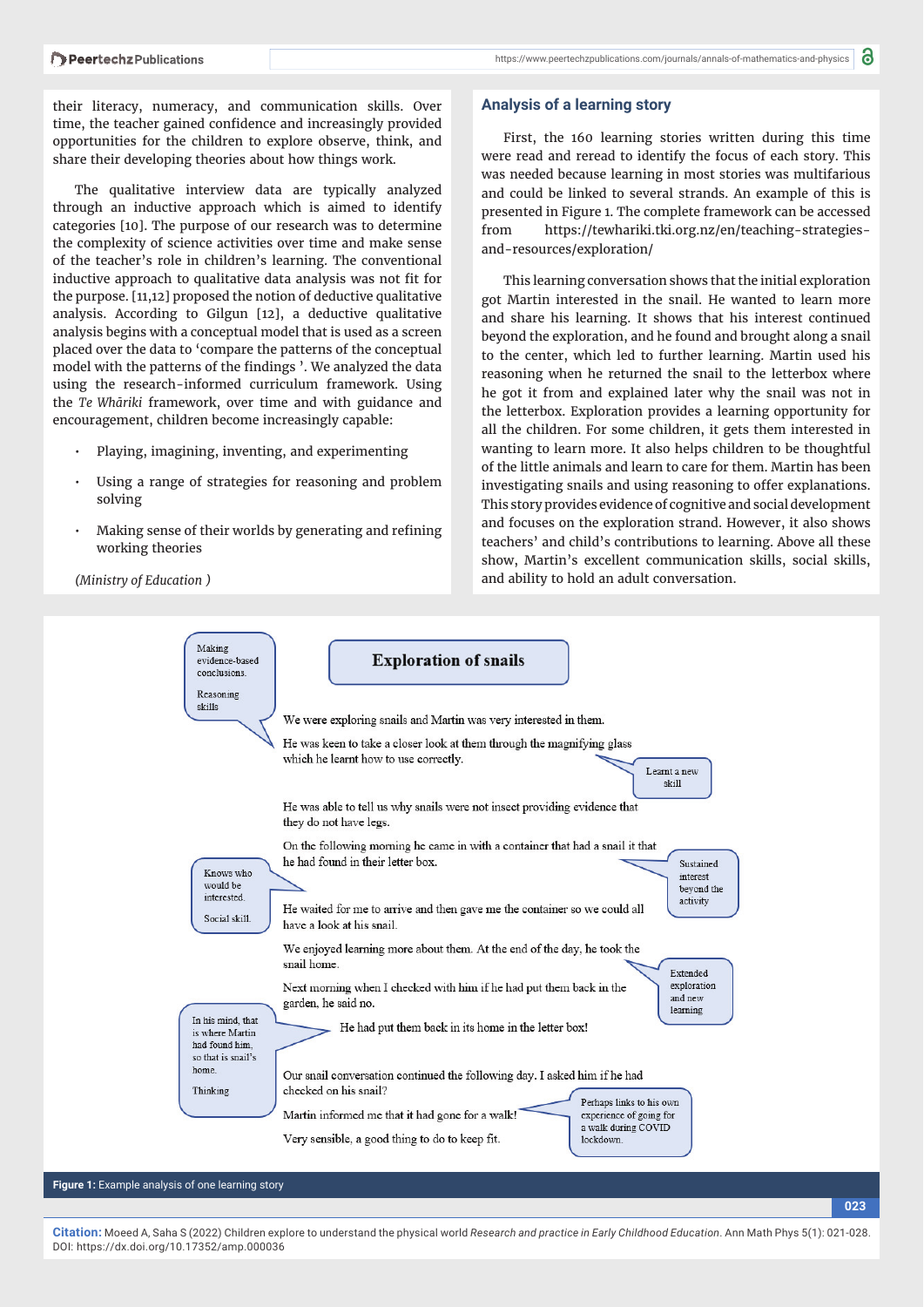## **Analysis of learning stories related to each stand of the curriculum**

The ECE teachers are required to document children's learning. These stories cover many different aspects of the curriculum. Our focus being exploration, we wanted to select stories that focused on exploration and provided insights into children's science learning. We read the 160 stories and used the curriculum strands as a guide for grouping them as shown in Table 2.

## **What children learned from the exploration**

We selected four learning stories to share as evidence of learning, not because they were the best stories but because they demonstrated the development of children's understanding of Physics ideas. These are presented below as vignettes and are followed by an analysis.

## Exploration of three balloons filled with air, water, and **ice**

#### *Vignette 1*

*Children were given an air-fi lled balloon, a water-fi lled balloon, and a frozen balloon to feel and compare. Dan reported that the air balloon was light, and the water balloon was heavy. They all felt the water balloon and said that it felt squashy. As the balloon was passed along Danny squashed it a bit harder and the water balloon popped. Through being able to squash them children managed to pop more balloons and had fun doing so. Eva and Eli had helped me*  to fill balloons with water on the previous day, so we went and got *those from the freezer. Everyone agreed that they felt cold. Then the balloon slipped off and they had ice in their hands.*

*When asked how we can make the ice melt faster? Tama said by taking it outside. There the sun would help to melt it faster. Great ideas, but it is a very cold and cloudy day so we will try that on a sunny day. They were asked, what could we do inside? We can put it in warm water Noah suggested. Great idea Noah, we got a bowl of warm water and put one balloon in it, and had another one on the table to compare. There was much excitement and children observed the ice balloon gradually melting.*

*Sana remembered that earlier we had put salt on ice to make it melt faster. So, we got the salt and the children sprinkled it on the ice. After a while, children felt the surface and declared that it was scratchy now, not smooth any longer. Sally added that it was getting smaller too. Sam who was observing the balloon placed in the empty bowl, said he could see water around it. When asked where the water came from, he confidently offered his theory that the ice had melted.* 

| Table 2: Analysis of learning stories according to Te Whariki strands. |                                      |
|------------------------------------------------------------------------|--------------------------------------|
| <b>Strand</b>                                                          | Numbers of stories with focus strand |
| Wellbeing                                                              | 31                                   |
| Belonging                                                              | 13                                   |
| Communication                                                          | 46                                   |
| Contribution                                                           | 22                                   |
| Exploration                                                            | 48                                   |

*Eve suggested that if we put a balloon fi lled with water in the fridge it would freeze and was immediately corrected by Sam, who said 'freezer not fridge'.*

*Children continued to play with the water and ice for a long time.*

As apparent, this activity was planned to give children the opportunity to learn about light, heavy, soft, and hard. At the end of the activity, these three- and four-year-old children were able to explain how ice can be made to melt faster and how water can be frozen to make ice. The story also shows that these children are learning to play together which helps to develop their social skills. Through questioning, children were encouraged to communicate, and, in the process, new words were learned by all.

#### **Floating and sinking**

*Vignette 2*

*As the children were so keen to play with ice, the next activity also involved balloons.*

*We did this activity in our water trough. Children took turns placing an air-fi lled balloon in the water. They tried to push it down and it just kept coming up. Anna declared; that this balloon is light it will not drown!*

*They were asked to predict what would happen if they put the water-filled balloon in the water. Tim offered it will drown! When asked why he thought that he said because it was heavy. When he put it in, it did not drown! They were introduced to the words, float, and sink. They were all certain that the ice balloon would drown/sink. But it did not sink. Some children tilted their heads and looked sideways*  and added maybe it is going to sink. Jane added a bit is floating and *some are not. Noah had the last word, he said that this is like an iceberg.* 

*As the children had enjoyed the activity so much, on the following*  day they were given many objects to sort out into those that float *and those that sink. We started the activity with children predicting, explaining, observing, and expanding. At the end of the activity, children looked at things that fl oat and concluded they were all made of plastic and were light. Metal and rock and other heavy things sank. Mira found that the hard rock sank and volcanic rock which is pumice*  floats. She also found pumice is lighter than hard rock. We talked *about how pumice forms.*

*Sebastian found a stone and each time he put it in, it sank. When*  asked how they could make the stone float Seb became excited to *show how it worked. He put the stone in a plastic lid, but he was in a rush to do this, and it sank. But he tried again and put the stone on*  the lid, and it floated. Seb continued exploring. He put a metal bowl in the water, and it floated. He put other things that were sinking into *the bowl and made them float and had fun making the sinkers float.* 

*When asked, why things did not sink, he said, 'It is like a bowl' and moved on to play outside.*

This learning story shows that children are engaged in hands-on exploration. The teacher provided the opportunity for children to *compare,* which requires higher-order thinking.

**024**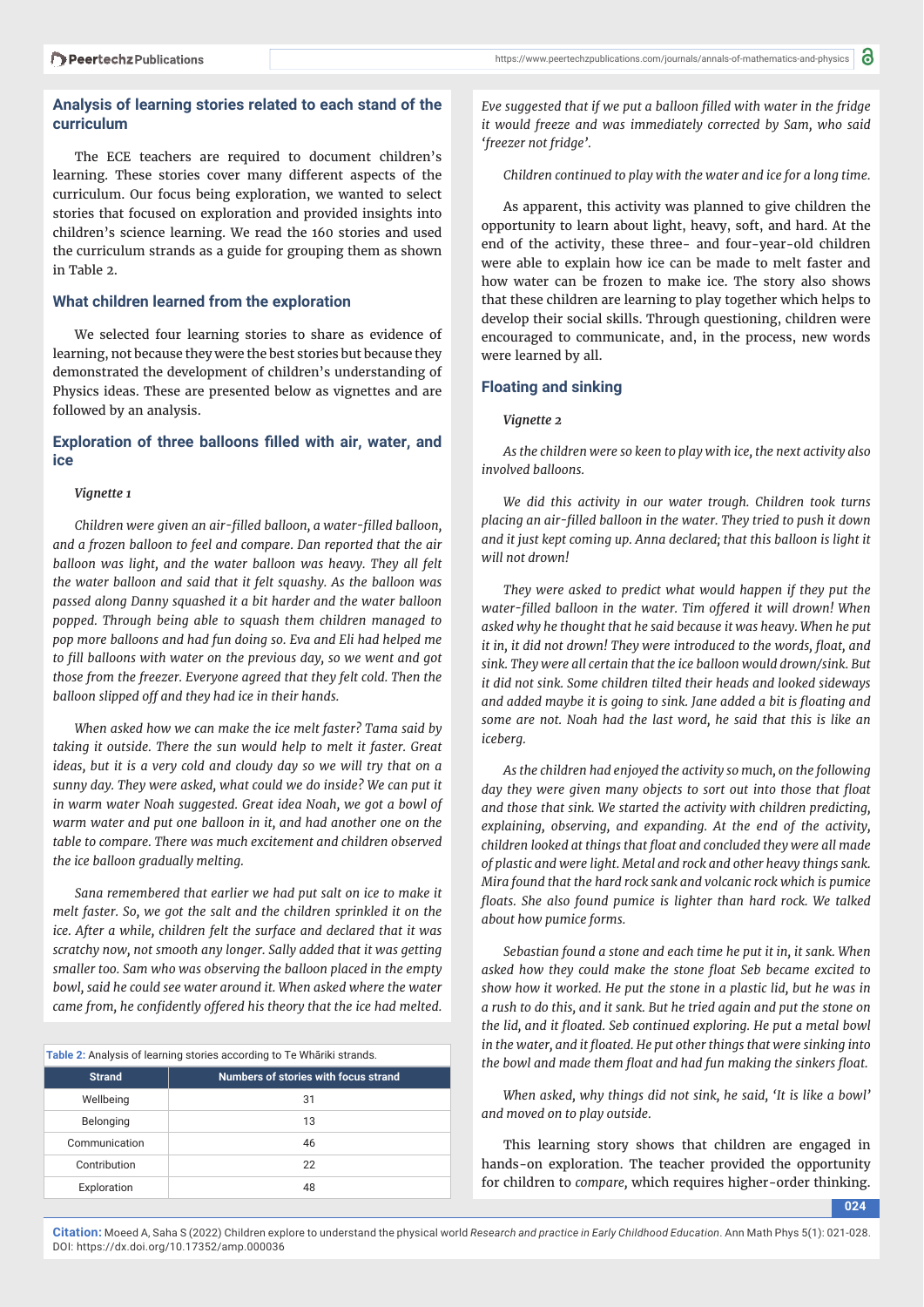https://www.peertechzpublications.com/journals/annals-of-mathematics-and-physics

The children were able to make comparisons. The teacher invited children to offer their theories about floating and sinking. Through questioning, she got children to predict what might happen and why that might happen, for them to experiment, make observations, and offer explanations. This strategy is called Predict Explain Observe Explain (PEOE) [13]. PEOE helps have *minds-on* engagement in a *hands-on* activity.

This story also shows that the teacher can reflect on a planned activity and then think of ways to extend it. Her concern was that this group had several new children who had not experienced the previous exploration. However, they were playing alongside other children like Seb and observing his experimenting. Seb had a conclusion to offer from his experimentation.

#### **Problem-solving and identifying patterns**

#### *Vignette 3*

*I had been watching Dan playing with the cars in the block area alongside other friends. He made a long road with the road tracks and used the long blocks to make the side walls. He was also using the arch-shaped blocks to make a tunnel. He found that the long block*  does not fit the tracks where the track bends. Dan moved the long *blocks and placed a small rectangular block that covered the inside*  and then he used a small square block to fill the gap on the outside *of the bend. Dan wanted to complete the track with no gaps. It was nice to see the way Dan solved the problem. Well done, Dan, excellent problem solving, and you are good at recognizing patterns.*

Close observation of children's play is an important aspect of ECE. When the teacher stops and looks at children busy doing an activity of their choice, they find out the child's interest as well as their learning behaviors. This is an important step in planning future learning activities.

#### **Children explore the properties of magnets**

## **Vignette 4**

*Children love playing with magnetic shapes. They often make patterns and build the structure using them. They already know that magnetic shapes stick to each other, and I have noticed that children*  find the shapes repel while they try to connect them.

*Following their interest, I thought to bring some magnetic toys for them to explore the magnetic properties. The box contains toy cars with built-in magnets, a couple of toy people also with magnets, some magnetic discs, sticks, and a sealed container that has some iron sand.*

*When I set up the toys, children came along and sat on chairs. Magnus and Adrian chose the cars, and I distributed the people and magnetic sand to the other children. When they fi nished playing with their toys, they were asked to swap their toys with others. Mary was happily exploring the magnetic people and how they could bounce when she put the magnetic disc in.*

*Adrian tried to stick to yellow sides of the circle to the yellow sides of the bar magnet, and he worked out that the purple and yellow sides stick together. Mary and Sam found that two yellow sides of*  *the disk pushed each other away (repelled) but diff erent colors stuck together. I heard Harry notice that the disc magnets are donutshaped. Cam and Tom noticed other children playing and patiently waited for their turn.* 

*Cam moved the car backward and forward without touching the car. While exploring the magnetic toys children had a lot of fun. They worked out that when two magnets were brought close to each other, they either pulled together or pushed each other away. They also worked out that they could move the toy cars backward and forward without touching them. Tom said, "magnets do not have to touch to make things move".*

This learning story shows how children link new ideas to their existing ideas to construct their understandings of a phenomenon. They have played with magnetic strips and figured out that they sometimes come together and at other times push away. The magnetic toy provided several different ways of reinforcing the learning and finally, at least one explorer figured out that magnets do not have to touch the object to move it, while others observed. These thoughts are the beginnings of the understanding that magnetic force can also work from a distance.

#### **Teacher development**

Seema (Pseudonym) the ECE teacher's science teaching journey began with fear of not having knowledge and a strong belief that she could not teach something she did not know as is evident in the following comment she made in the first teacher interview.

"I don't know science" how can I teach science to little children?

At this point, it was important to first draw her attention to science in her everyday life which she did not view as science. The mentor was supportive and offered the following suggestion.

Not having a background in science Seema does not think she knows much about science. I suggested that children could learn about fruits, that is science. They could use their senses to see, feel, smell, and taste. Seema thought this was a good idea and she could ask questions to encourage the children to explore and talk about the fruit. She decided on apples, and I think this was because most children would be familiar with this fruit. (Mentor notes).

Seema bought red and green apples for her first science activity. This was something she knew about and could see herself talking with children so that they would learn something about the different qualities of a fruit. With some apprehension and excitement, she thought that would be doing a *science* activity. Thus began her development as a science teacher of little children. The following is an excerpt from her first learning story.

We decided to focus on one fruit each week. Today's fruit was an apple. The children all looked at the apple and said it was round, red, and green. When we cut it up and they tasted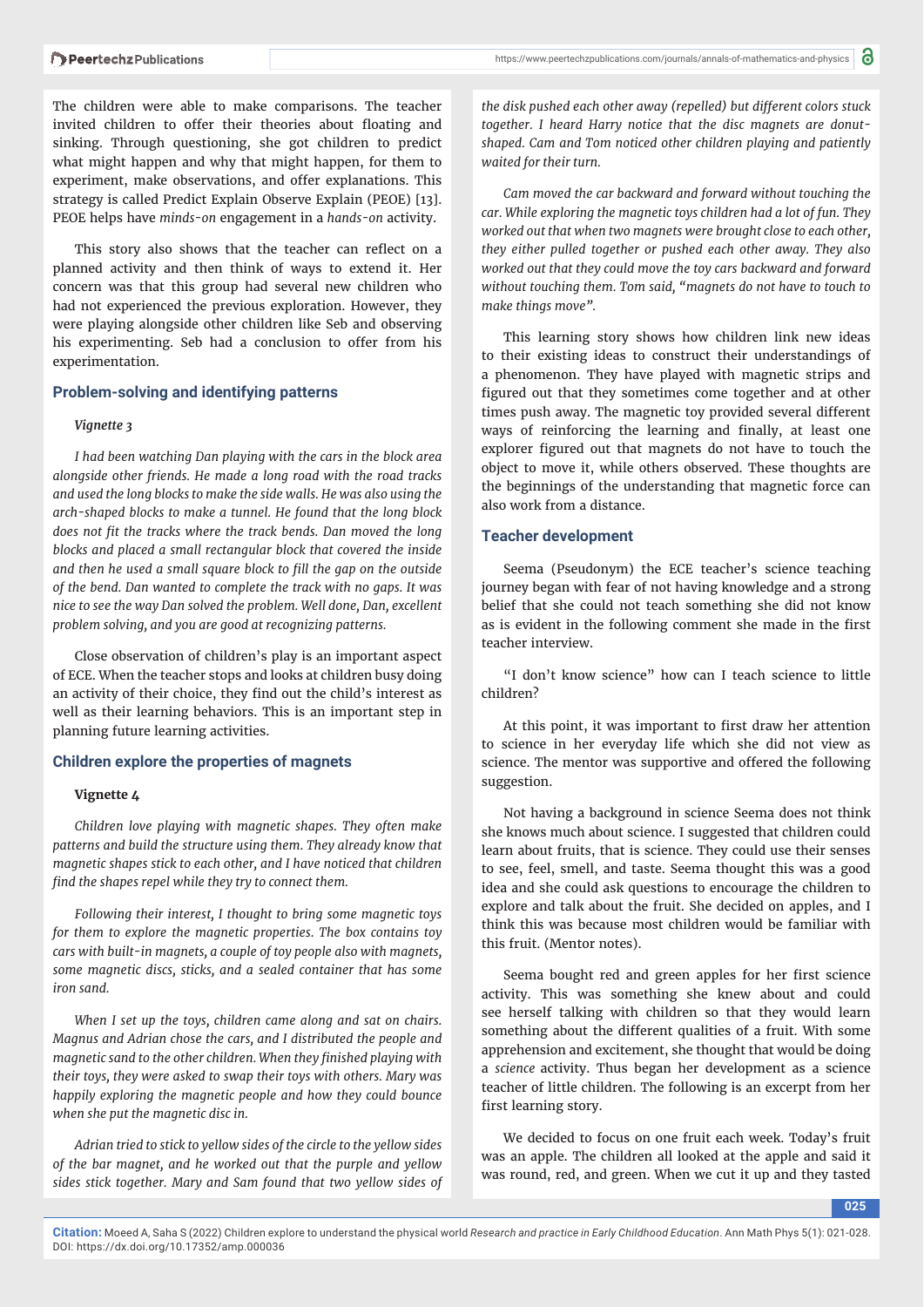it, Samara said it was sweet and Tim said it is crunchy. Children enjoyed eating it. We talked that it can be different colors, red or green. Apples are also juicy. Leah said she likes apple juice.

Having crossed the first bridge, Seema was reluctant but sent her story to the mentor, who appreciated and encouraged her to continue the effort. Towards the end of the first year, Seema wrote the following story.

Yummy pear, our food of the week!

When possible, we choose seasonal fruit and this week pear was our food of this week. Susan, Mili, Sara, Tom, Nathan, and Rangi sat around the table. First, we talked about pears, and then the children took the opportunity to take a closer look, feel them, describe their shape, and talk about how their skin felt. Susan said it is not round. Tom added it is round, but it has a long bit on top. After some thinking, Tom said that the shape of the pear was like a spaceship, while Sara described it as a circle. Mili described it as a triangle and Nathan said its shape was like a giant belly button. Rangi waited his turn and got the shape sorted for us, he said it is pear-shaped! Indeed, what better way to describe a pear? We talked about a new shape that we had not learned yet. The pear was like a cone.

Next, we cut the fruit in half, looked at the inside, and saw the seeds. Then we all ate a piece of pear and the children talked about the fruit is juicy, and how it smelt and tasted. Then they drew pictures of the fruit.

The above excerpt from a learning story provides evidence of Seema's development as a teacher. The stories started to have more detail. She has taught children about different shapes. The fruit activity has become part of her teaching routine. Children were being encouraged to use many senses to explore. She is acknowledging the children's responses. At the same time, she began to write a reflection after each activity. The activities became increasingly complex as was evident in the vignettes presented earlier in the paper.

**The following excerpt is from our last interview:** I have planned several science activities so that the children have a wide range of experiences. These have included short-term activities such as making close observations of snails or flowers, visiting Te Papa, and following up the learning's on this trip by sorting different types of leaves or different types of animals. Looking at similarities and differences between them. The fruit of the week activity has also allowed time for science learning. Children enjoy water play which is great for teaching about floating and sinking. They loved the story of Who sank the boat. Last week the children did a ten-pin balling activity. We had lots of different balls. I asked them to choose one they thought would knock over most pins. They predicted and then experimented (Figure 2).

Through these activities, I have been able to focus on conceptual development, which is a requirement of our early childhood curriculum *Te Whāriki.* One aspect that has worked particularly well is doing a formative assessment with children who were continuously interested in doing science activities so I can focus my planning on their particular learning needs.

As Seema gained confidence, she needed less and less help from the mentor. From the analysis of the learning stories, her interviews at the start and the end of both years, her written reflections, and mentor notes, her development can be seen in the following figure.

## **Discussion and Conclusion**

Evidence suggests that the children experienced regular engagement in science activities. They learned to explore and come up with their working theories, and through questioning were required to refine these, which meet the requirements of the curriculum [3]. Children had the opportunity to play, imagine, experiment, and solve problems under the intention of the exploration strand [3]. Children developed science vocabulary and were able to understand that water can be frozen to make ice and ice can melt to become water. They knew how ice can be made to melt faster. At this age, understanding the phenomenon of change of state from liquid to solid and verse versa we believe is adequate. They do not need to know that this *is* called a change of state. Similarly, children were not only able to conclude that magnets can attract and repel. Some things are attracted to magnets and others are not. The children could work out that magnets do not need to touch the object to make it move. That magnetic force is not a contact force is something that can come later. We believe that children were developing conceptual understandings of science ideas [14]. By Abrahams [15] and Hodson [16], these activities encouraged hands-on engagement and the questioning that followed needed minds-on thinking and reasoning and offering evidence-based explanations. These children were doing science, and talking science, reading science, writing science, and understanding representations can be appressed in primary science education [17]. In practice, they are beginning to have a practical understanding of the NOS that scientists make observations, ask questions, experiment, solve problems, and make evidence-based conclusions. Scientific practices are becoming embedded in their learning.

This research showed that a generalist teacher who has little content knowledge and lacks confidence can indeed provide opportunities for little children to explore and make sense of the physical and natural world. To think and accept that ECE or primary school teachers are generalists and therefore know no science needs fresh thinking. Are we not valuing their education up to the age of 14 years when without a doubt most students learn science? They may well have forgotten it as they learned other subjects things, but they knew it once and if they have trained to be teachers, they have demonstrated a capacity to learn and relearn. We need to build ECE teachers' confidence by reminding them that what they will need to teach at this level is no more than what they had learned earlier in their schooling. If teacher education provides what Bull [18] calls *a library of experiences* and helps build up their tool kits then they will not be fearful of teaching science. They may well enjoy learning alongside their children as this teacher Seema has.

Mentoring required minimal but timely input from a more experienced science teacher to give an idea and let the teacher try it out. In the present digital age, knowledge is accessible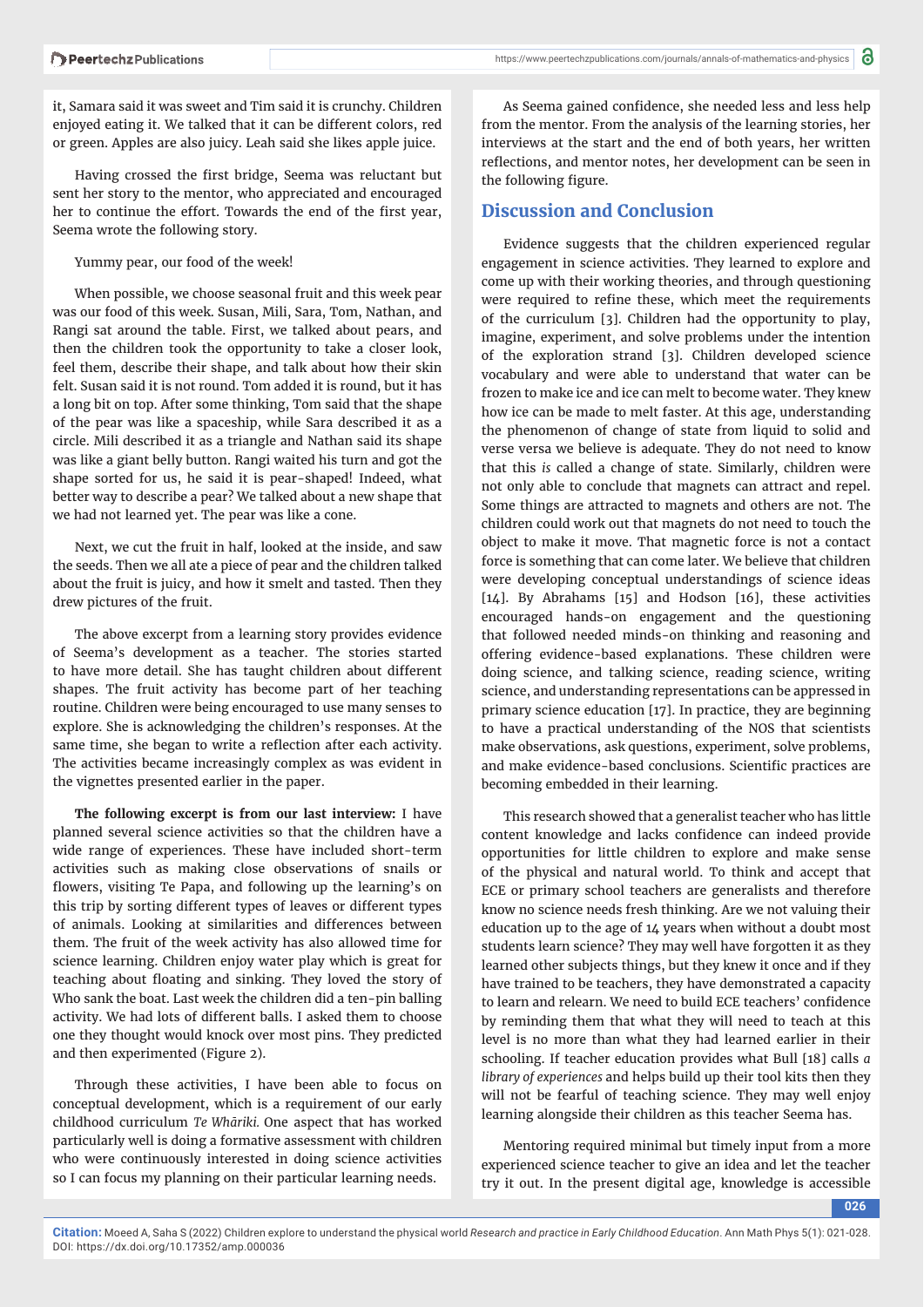6



Figure 2: Teacher development from a novice to a confident teacher of science in ECE.

to all teachers so perhaps, access to a science advisor who can encourage and share science activity ideas would be enough. The task is not insurmountable, we just need to do it.

NOTE: Ethics approval was granted by Victoria University Human Ethics Committee. All effort has been made not to identify the children, the ECE Centre, and the teachers .

# **References**

- 1. Rovelli C, Physics needs philosophy. Philosophy needs physics. Foundations of Physics, (2018);48(5), 481-491.
- 2. Freeman S, Opening Doors. Guiding teachers to intentionally facilitate science for young children (Doctoral dissertation, Open Access Victoria University of Wellington| Te Herenga Waka) (2021).

**027**